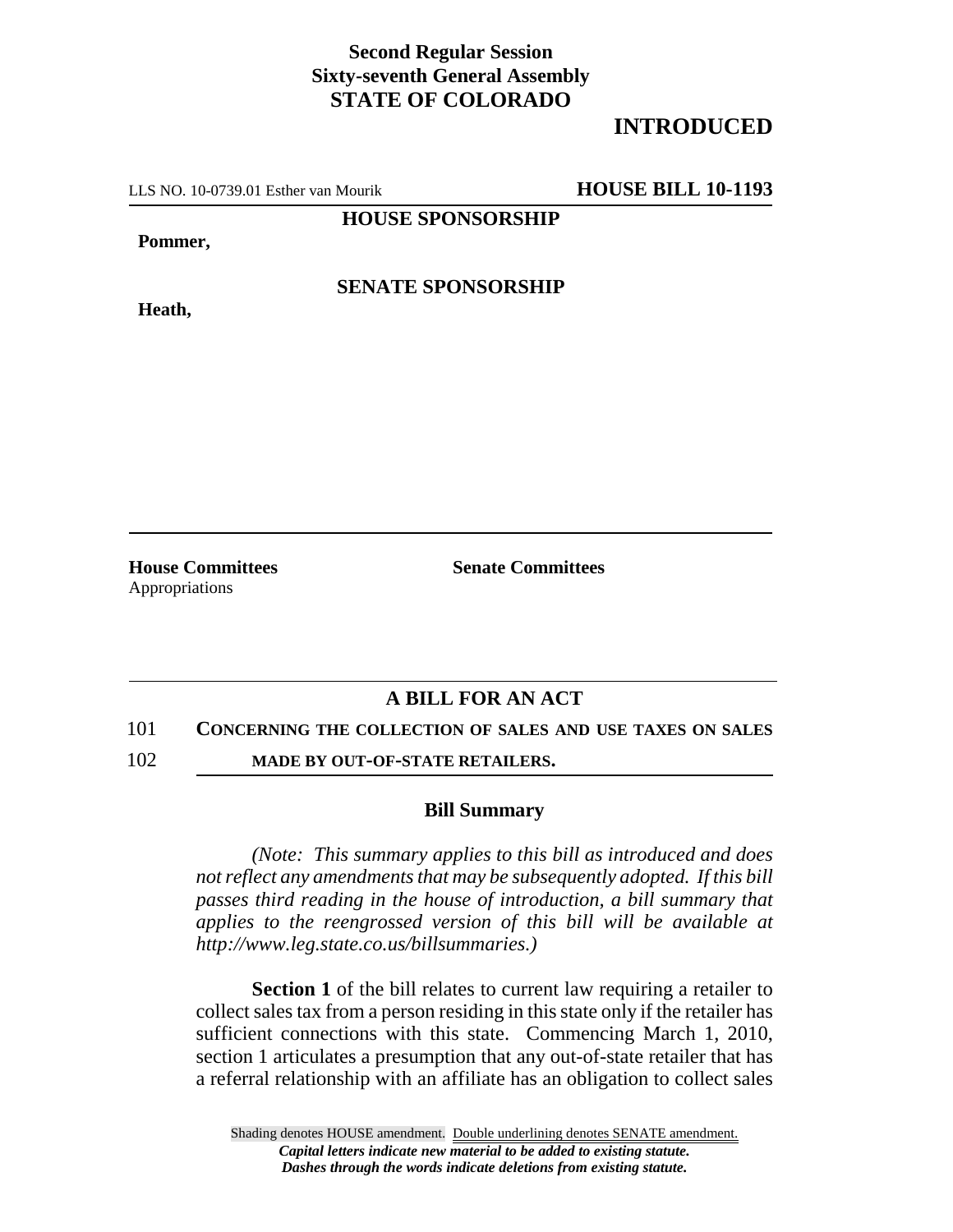tax. The bill specifies that the presumption may be rebutted by the out-of-state retailer if the retailer can show that the affiliate with whom the retailer has such a relationship did not engage in active solicitation. The bill defines an affiliate as a person residing in this state that solicits business by means of a public forum in this state.

**Section 2** specifies that, for purposes of any efforts to collect use tax, the executive director of the department of revenue may issue a subpoena to any out-of-state retailer if the out-of-state retailer refuses to voluntarily furnish specific information when requested and may take the out-of-state retailer's testimony under oath. If the out-of-state retailer fails or refuses to respond to the subpoena and give testimony, the executive director may apply to any judge of the district court of the state of Colorado for an attachment against the out-of-state retailer for contempt.

| $\mathbf{1}$   | Be it enacted by the General Assembly of the State of Colorado:                 |
|----------------|---------------------------------------------------------------------------------|
| $\overline{2}$ | <b>SECTION 1.</b> 39-26-102 (3) (b) and (8), Colorado Revised                   |
| 3              | Statutes, are amended to read:                                                  |
| $\overline{4}$ | 39-26-102. Definitions. As used in this article, unless the context             |
| 5              | otherwise requires:                                                             |
| 6              | (3) "Doing business in this state" means the selling, leasing, or               |
| 7              | delivering in this state, or any activity in this state in connection with the  |
| 8              | selling, leasing, or delivering in this state, of tangible personal property    |
| 9              | by a retail sale as defined in this section, for use, storage, distribution, or |
| 10             | consumption within this state. This term includes, but shall not be limited     |
| 11             | to, the following acts or methods of transacting business:                      |
| 12             | (b) (I) The soliciting, either by direct representatives, indirect              |
| 13             | representatives, manufacturers' agents, or by distribution of catalogues or     |
| 14             | other advertising, or by use of any communication media, or by use of the       |
| 15             | newspaper, radio, or television advertising media, or by any other means        |
| 16             | whatsoever, of business from persons residing in this state and by reason       |
| 17             | thereof receiving orders from, or selling or leasing tangible personal          |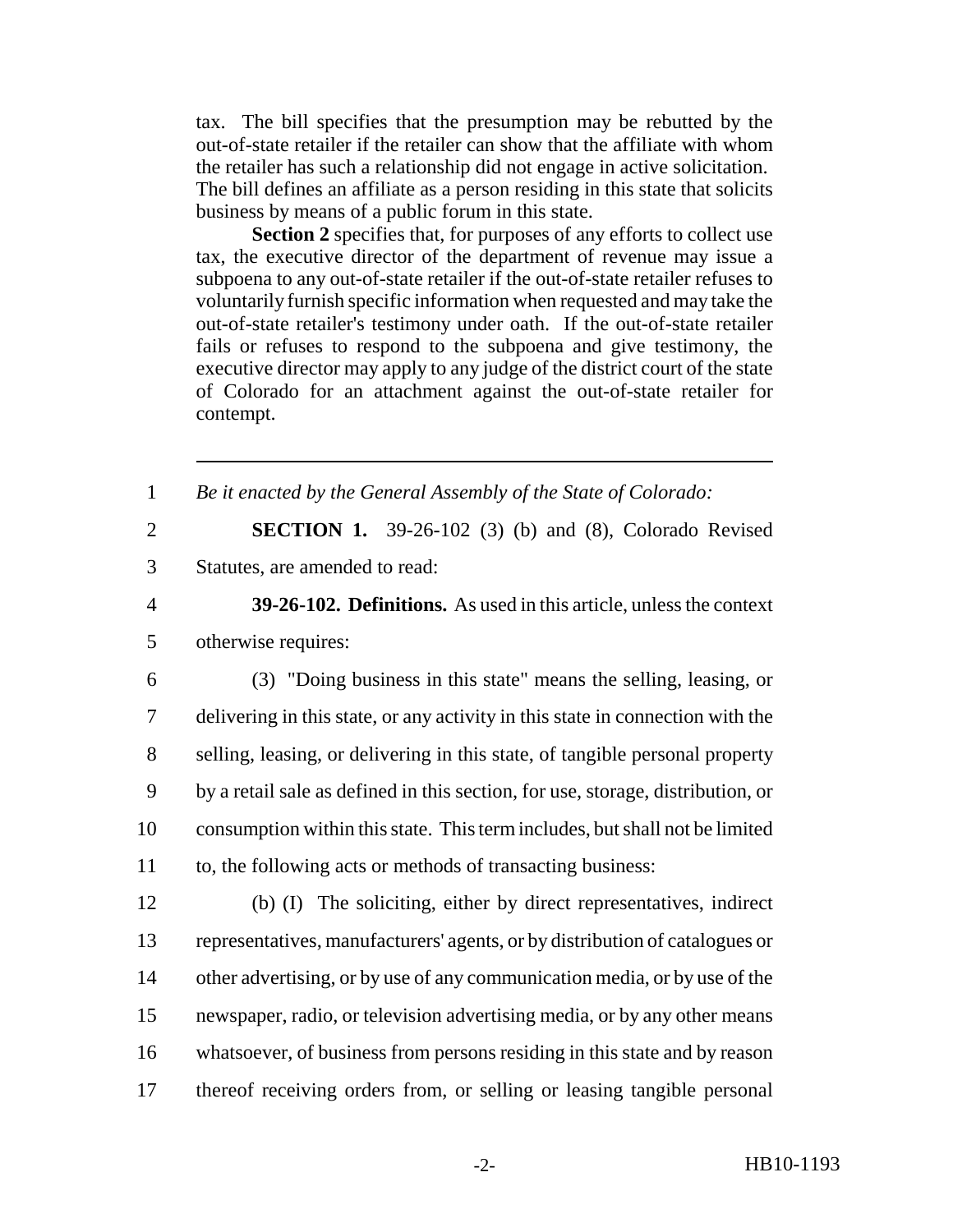property to, such persons residing in this state for use, consumption, distribution, and storage for use or consumption in this state.

 (II) (A) COMMENCING MARCH 1,2010, IF A RETAILER ENTERS INTO AN AGREEMENT WITH AN AFFILIATE UNDER WHICH THE AFFILIATE, FOR A COMMISSION OR OTHER CONSIDERATION, DIRECTLY OR INDIRECTLY REFERS POTENTIAL CUSTOMERS, WHETHER BY A LINK ON AN INTERNET WEB SITE OR OTHERWISE, TO THE RETAILER, THEN THE AFFILIATE SHALL BE PRESUMED TO HAVE SOLICITED BUSINESS ON BEHALF OF SUCH RETAILER AND SUCH RETAILER IS DEEMED TO BE DOING BUSINESS IN THIS STATE. THIS PRESUMPTION SHALL NOT APPLY UNLESS THE CUMULATIVE GROSS RECEIPTS FROM SALES BY THE RETAILER TO CUSTOMERS IN THE STATE WHO ARE REFERRED TO THE RETAILER BY ALL AFFILIATES WITH THIS TYPE OF AN AGREEMENT WITH THE RETAILER ARE IN EXCESS OF TEN THOUSAND DOLLARS DURING THE PRECEDING CALENDAR YEAR. THIS PRESUMPTION MAY BE REBUTTED BY PROOF THAT THE AFFILIATE WITH WHOM THE RETAILER HAS AN AGREEMENT DID NOT ENGAGE IN ANY SOLICITATION IN THIS STATE ON BEHALF OF THE RETAILER THAT WOULD SATISFY THE NEXUS REQUIREMENT OF THE UNITED STATES CONSTITUTION DURING THE CALENDAR YEAR IN QUESTION. NOTHING IN THIS SUBPARAGRAPH (II) SHALL BE CONSTRUED TO NARROW THE SCOPE OF ANY TERM FOR PURPOSES OF THIS ARTICLE.

**(B)** FOR PURPOSES OF THIS SUBPARAGRAPH (II), "AFFILIATE" MEANS A PERSON RESIDING IN THIS STATE THAT MAY SOLICIT BUSINESS BY MEANS OF A PUBLIC FORUM IN THIS STATE.

25 (8) "Retailer" or "vendor" means a person doing a retail business IN THIS STATE, known to the trade and public as such, and selling to the user or consumer, and not for resale.